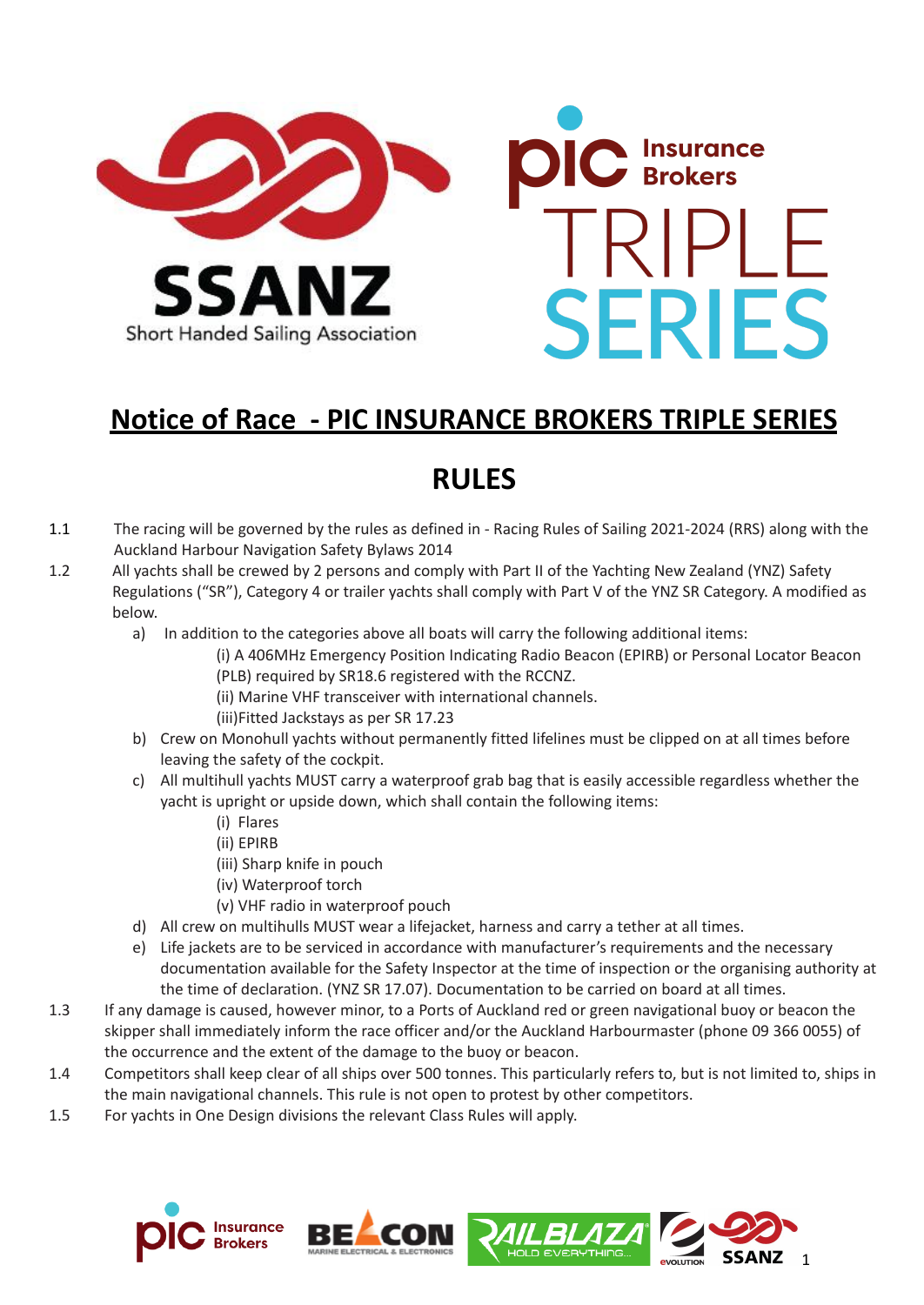- 1.6 In the designated Cruising/Non spinnaker divisions, yachts shall use only headsails used to advantage to windward (Close hauled) and attached the full length of the luff to a permanent load bearing forestay. One sail is allowed per forestay. Headsails may be boomed out using a spinnaker pole.
- 1.7 If there is a conflict between this document and the Sailing Instructions then the Sailing Instructions will take precedence.

# **CHANGES TO RACING RULES**

- 2.1 Racing rules will be changed as follows:
	- a. Yachts with lifting keels shall have keels locked in the down position and not moved whilst racing. This changes RRS 51.
	- b. Yachts with movable ballast, in the form of a canting keel or water ballast, may move that ballast to increase or decrease weight, or to change trim or stability. This changes RRS 51.
	- c. Yachts may use an autopilot or other self-steering device. This changes RRS 52.
	- d. Powered winches, either electric or hydraulic are permitted. This changes RRS 52.
	- e. RRS 52 shall not apply to the adjustment of a canting keel or water ballast.
	- f. Movement of sails not in use while racing is allowed; however, sails not being flown must remain within the boat's lifelines. This modifies RRS 51 only as to the movement of sails
	- g. Between the hours of sunset and sunrise the International Regulations for Preventing Collisions at Sea shall apply. This changes the rules, Part 2.

# **ELIGIBILITY AND ENTRY**

- 3.1 The series is open to all self-righting monohull yachts of not less than 6.0m hull length (as defined in the Equipment Rules of Sailing).
- 3.2 The series is open to all multihulls over 7.0m in length.
- 3.3 Skippers and co-skippers shall be financial members of a yacht club recognised by the competitor's national authority.
- 3.4 Either the skipper or co-skipper may be changed for each race and still be eligible for series points provided that SSANZ has been notified in writing prior to the race concerned.
- 3.5 Each yacht in Beacon Divisions 1, 2 & Railblaza Divisions 1, 2, 4 shall hold a current PHRF certificate.
- 3.6 Yachts wanting to enter any of the above divisions without a PHRF certificate will be allocated a division by SSANZ and compete for Line Honours only.
- 3.7 All Multihulls and yachts in the Evolution Sails divisions plus Railblaza division 3 will be given a General Handicap.
- 3.8 Yachts eligible to enter Evolution Sails 1 & 2 will likely have a General handicap of less than .750, the race committee will ultimately decide if your yacht fits into this division .
- 3.9 Entries will be open from the 6th June 2022.
- 3.10 Series entries will be accepted up to the closing date of Wednesday 29th June 2022 by completing the online entry form at [www.ssanz.co.nz,](http://www.ssanz.co.nz/) accompanied by the entry fee of \$160 (SSANZ Member) or \$190.00 (non SSANZ Member).
- 3.11 Single race entry fee: \$70 (SSANZ Member) or \$80 (non SSANZ Member) per race. Individual race entries close at 6pm on the Monday immediately before the start of that race.
- 3.12 Payment of entry fees shall be made on the website. In case of difficulty in entering online please contact: Neil Hilder phone 021 766 793 or Email [neil@damagecontrol.co.nz](mailto:neil@damagecontrol.co.nz)
- 3.13 Any yacht failing to register at the briefing or failing to fully comply with section 17 of this Notice of Race and Sailing Instructions may be penalised.
- 3.14 SSANZ reserves the right to refuse entry to any boat for whatever reason.
- 3.15 The Sailing Instructions will be Available on or Before the 28th June 2022.
- 3.16 SSANZ will make its best endeavours to ensure all elements of the PIC Insurance Brokers Triple Series 2022 will proceed as planned. Events outside of our control may require changes. Competitors will be informed as soon as possible.







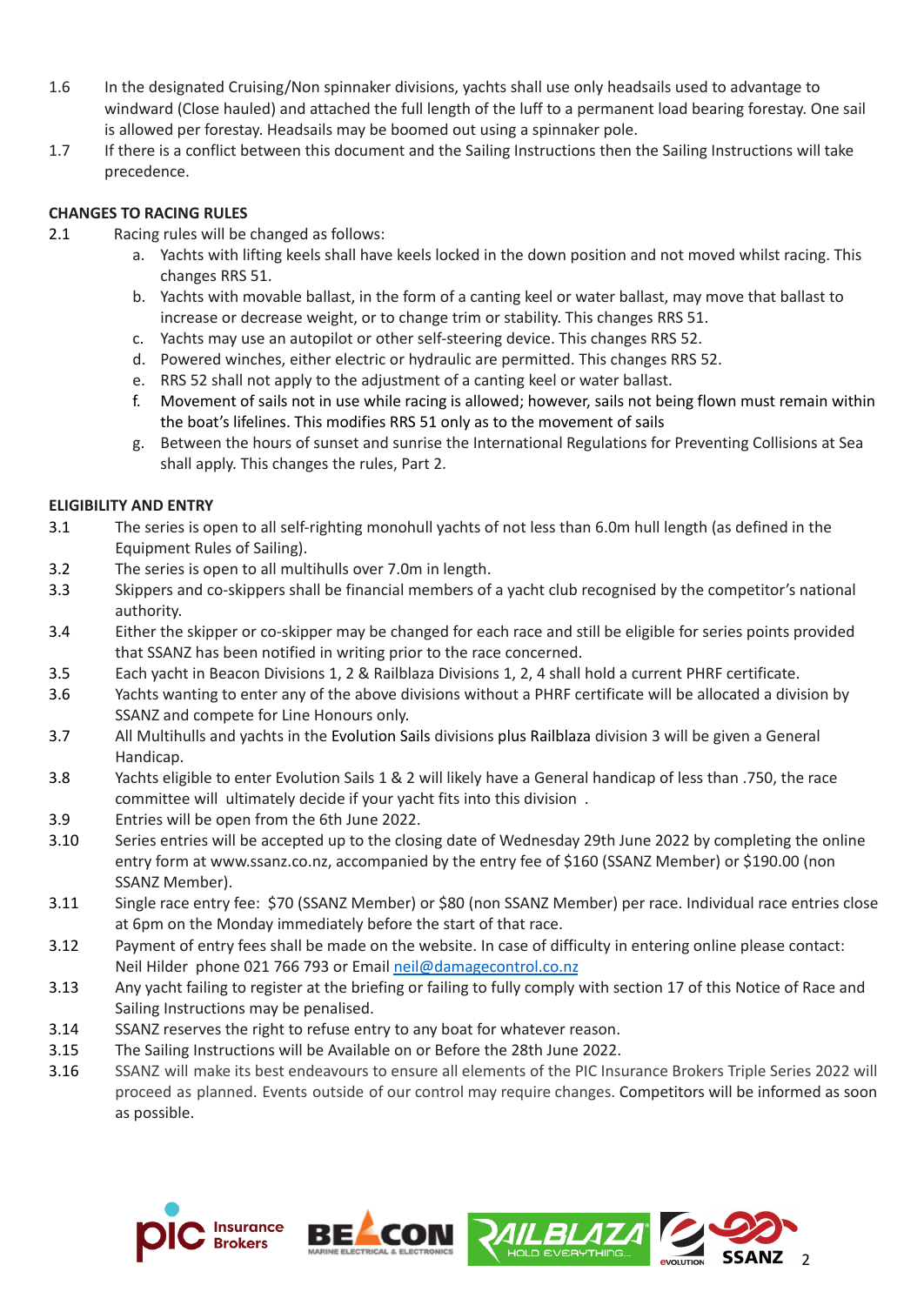### **NOTICES TO COMPETITORS**

4.1 Notices to competitors will be posted on the Official SSANZ noticeboard on the website (www.ssanz.co.nz) no later than 3 hours before the start of the race (this excludes alterations to courses made under rule 8.1).

# **SCHEDULE OF EVENTS**

- 5.1 Briefing: Thursday 30th June 2022
- 5.2 Racing Schedule:
	- PIC 60 Saturday 2nd July 2022 PIC 100 - Saturday 30th July 2022 PIC 50 - Saturday 27th August 2022
- 5.3 Start Times will be from 0900 hrs (will be detailed in SI's)
- 5.4 Prize Giving Friday 30th September 2022

## **DIVISIONS**

- 6.1 Seven or more yachts of the same class may apply to race as a class within divisions.
- 6.2 SSANZ may amalgamate any divisions if entries in a division are less than 7.
- 6.3 SSANZ reserves the right to amend Division Handicap ranges based on entries received.
- 6.4 SSANZ reserves the right to move boats to different divisions.

## 6.5 **Division Class**

| <b>Evolution Sails 2</b><br><b>Evolution Sails 3</b> | Open Monohulls (Short Course)<br>Monohull cruising - Yachts under 12.5m                            |
|------------------------------------------------------|----------------------------------------------------------------------------------------------------|
| <b>Evolution Sails PP</b>                            |                                                                                                    |
|                                                      | Pied Piper<br>ALL Boats in the Evolution Sails Divisions will start under the Evolution Sails Flag |

- Railblaza 1 Traditional Keelboats PHRF .700 to .850
- Railblaza 2 Sports style Keelboats PHRF.700 to .850
- Railblaza 3 Monohull cruising. PHRF above .700
- Railblaza 88 Young 88

# **ALL Boats in the Railblaza Divisions will start under the Railblaza Flag**

| Beacon Marine 1 | Monohull PHRF .860 and above |
|-----------------|------------------------------|
| Beacon Marine 2 | Monohull PHRF .700 to .859   |
| Beacon Marine 3 | All Multihulls               |
|                 |                              |

#### **ALL Boats in the Beacon Divisions will start under the Beacon Marine Flag**

# **MARKS AND COURSES**

- 7.1 **PIC 60 - Beacon Marine Course:** approx. 67 nm **PIC 60 - Railblaza Course:** approx. 52 nm **PIC 60 - Evolution Sails Course:** approx. 38 nm
- 7.2 **PIC 100 - Beacon Marine Course:** approx. 102 nm **PIC 100 - Railblaza Course:** approx. 64 nm **PIC 100 - Evolution Sails Course**: approx. 55nm
- 7.3 **PIC 50 - Beacon Marin Course:** approx. 54 nm **PIC 50 - Railblaza Course:** approx. 37 nm **PIC 50 - Evolution Sails Course:** approx. 28 nm







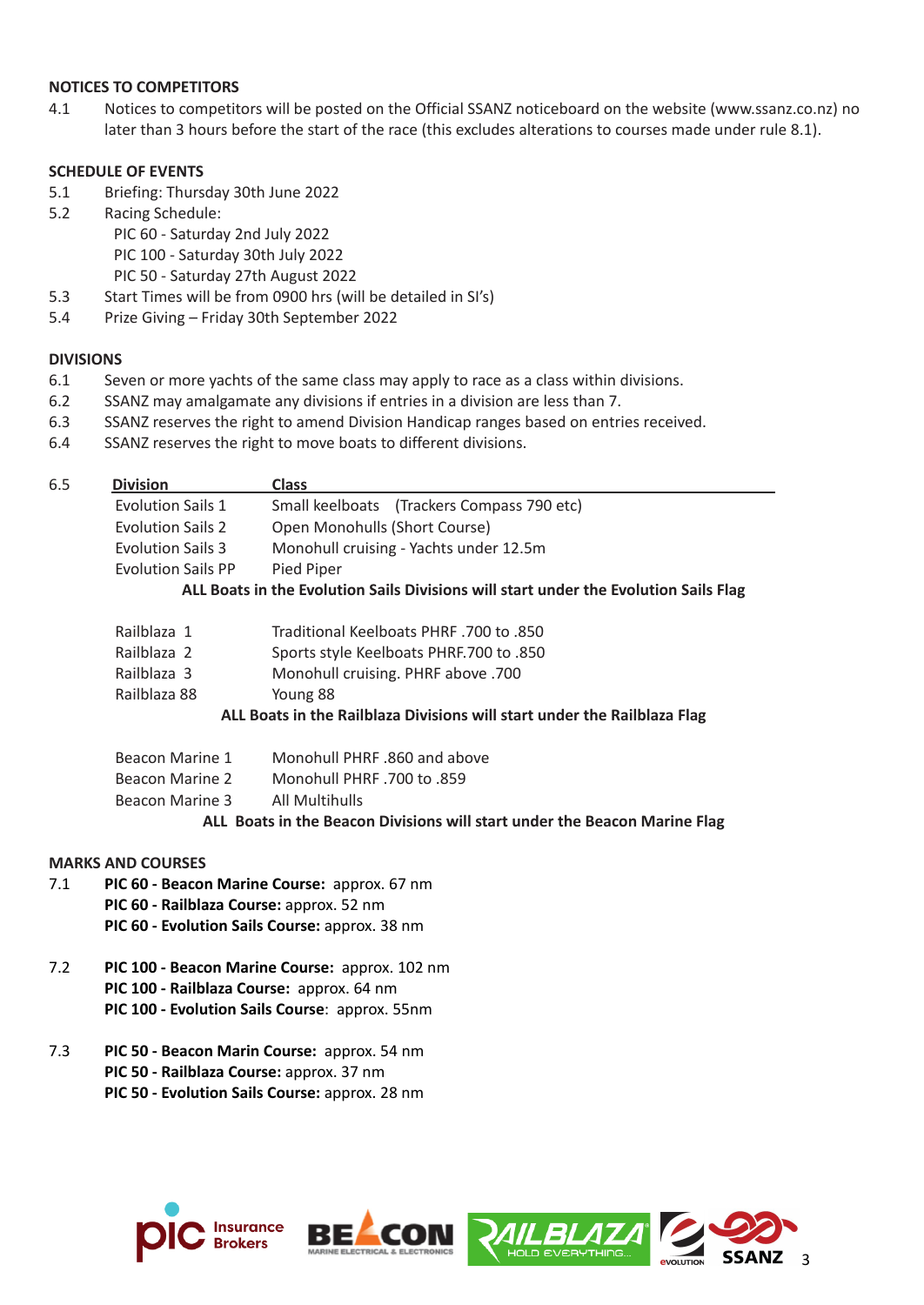- 7.4 In the case of unfavourable weather SSANZ may fly Code Flag S, in which case some or all divisions shall sail the short course. Divisions to sail the Short Course will be advised prior to the start on VHF Ch 77 **PIC 60 - Beacon Divisions Short Course:** approx. 39 nm **PIC 100 - Railblaza Divisions Short Course:** approx. 30 nm **PIC 50 - Evolution Sails Divisions Short Course:** approx. 20nm
- 7.5 More information can be found on the PIC Triple Course information Sheet at SSANZ.CO.NZ
- 7.6 Final Courses will be in the Sailing Instructions.

# **THE START**

8.1 The Start line shall be in the approximate area of the Northern Leading light.

# **THE FINISH**

9.1 The finish line will be in Auckland, see course detail in the Sailing Instructions.

## **TIME LIMITS**

- 10.1 PIC 60 1200 hrs Sunday 3rd July 2022
- PIC 100 2000 hrs Sunday 31st July 2022
- PIC 50 2000 hrs Saturday 27th August 2022
- 10.2 Boats not finishing within the time limits will be scored "Did Not Finish". This changes RRS 35 and A4.1.
- 10.3 The time limits above will be extended by the amount of the postponement period if the start is postponed.

## **RACE POSTPONEMENTS**

- 11.1 In adverse weather the Race Officer may postpone the start for up to 24 hours.
- 11.2 Postponements will be notified on VHF Channel 77 if the decision is made on the water, or the SSANZ Official Noticeboard in the event the postponement has been made more than 3 hours before the first scheduled start.

## **SAFETY REGULATIONS**

12.1 All forms of navigational aids, GPS, radar, autopilots, etc are permitted. GPS should be regarded as a navigational aid, not a navigational system.

#### **PROTESTS AND REQUESTS FOR REDRESS**

- 13.1 Appendix T, Arbitration will apply.
- 13.2 Protests and requests for redress or reopening shall be delivered to a SSANZ race official within the protest time limit.
- 13.3 The protest time limit is 4 hours after the last boat in your division has finished. The same time limit applies to protests by the race committee or requests for redress. This changes RRS 61.3 and 62.2.
- 13.4 Competitors will be informed of hearings in which they are parties.
- 13.5 The Protest Committee may take evidence in any way it considers appropriate and may communicate its decision verbally. This changes to RRS 63.6.
- 13.6 The Protest Committee may apply an alternative penalty to that of disqualification as provided for in RRS 64.1(a). The scoring abbreviation for a discretionary penalty imposed under this instruction will be DPI. This changes to RRS A11.

#### **SCORING**

- 14.1 The Low Points scoring system of RRS Appendix A4 will apply.
- 14.2 No score shall be excluded. This amends RRS A2. Only series entries will count in series points.
- 14.3 To request correction of an alleged error in posted race or series results, a boat may request a review by emailing Neil Hilder at [neil@damagecontrol.co.nz](mailto:neil@damagecontrol.co.nz)
- 14.4 Two (2) races are required to be completed to constitute a series.